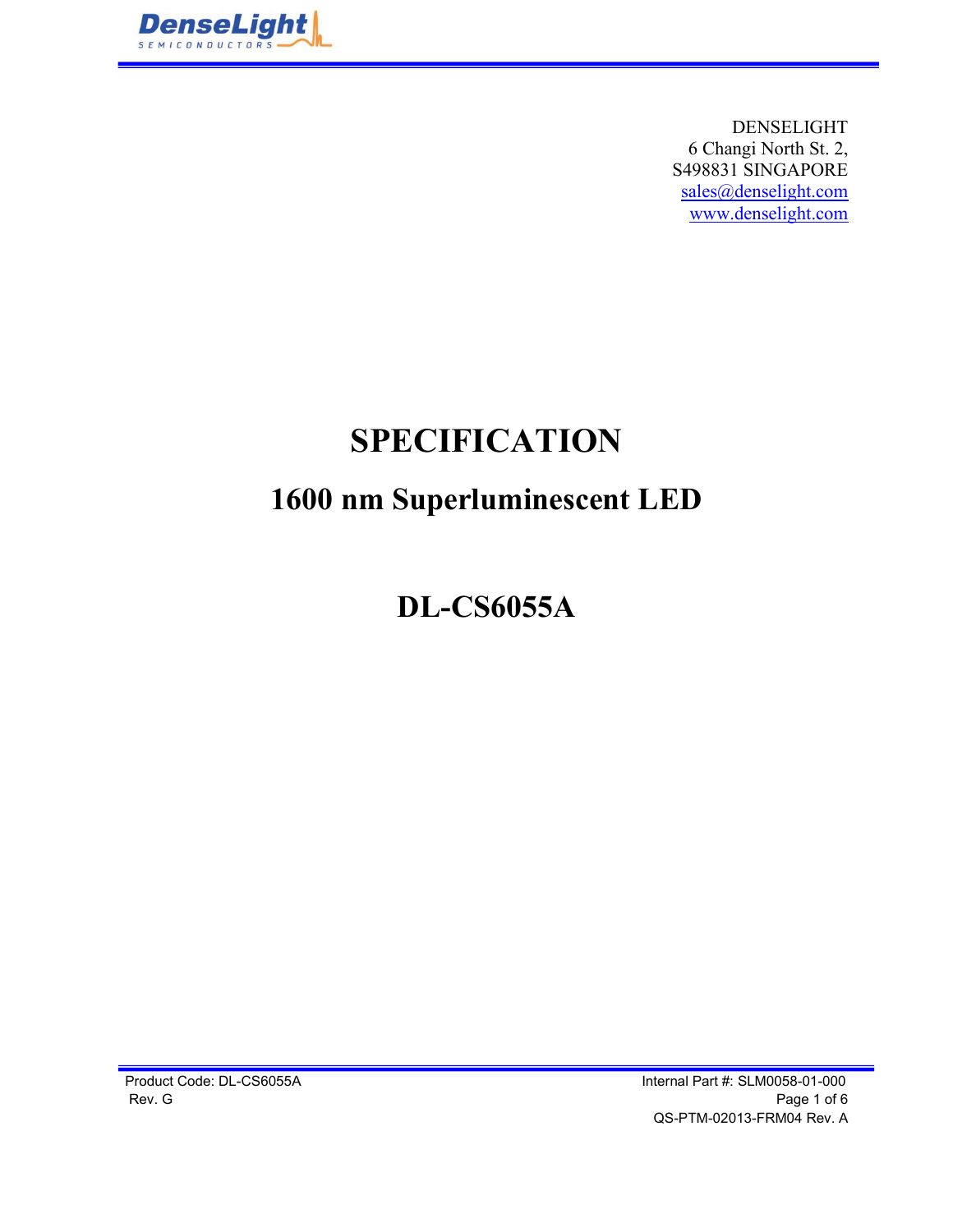

## A. PRODUCT DESCRIPTION

The DenseLight DL-CS6055A series is a broadband SLED that operates in a true inherent superluminescent mode. This superluminescent property generates broader band at higher drive currents in contrast to other conventional SLEDs which are ASE-based, where high drive tends to give narrower band. Its low coherence reduces Rayleigh backscattering noise. Coupled with high power and large spectral width, it offsets photoreceiver noise and improves spatial resolution (in OCT) and measurand sensitivity (in sensors). The SLED is available in 14-pin BTF package. It is compliance with the requirements of Bellcore Document GR-468-CORE.

Enabled by spread spectra bandgap engineering technology, future generations of DenseLight SLEDs promise higher chip powers (up to 50mW possible), and broader spectral bands (beyond 120nm). Higher levels of integration may feature integrated SLEDs with phase modulators, optical couplers and photodetectors into a complete optical sensor chipset.

For responsive prototyping enquiries please email:  $sales@denselight.com$ 

### B. FEATURES

- Ex-fiber output power of >5mW  $\bullet$
- Typical 3dB bandwidth of 55nm
- Typical spectral modulation of 0.15dB
- 14-pin BTF package
- Single mode fiber

## C. APPLICATIONS

- Fiber Optic Gyroscope
- Optical Test Instrument
- Fiber Optic Sensors  $\bullet$
- Fiber Optic Communications
- Optical Coherence Tomography
- Biomedical Imaging Device
- Clinical Healing Equipment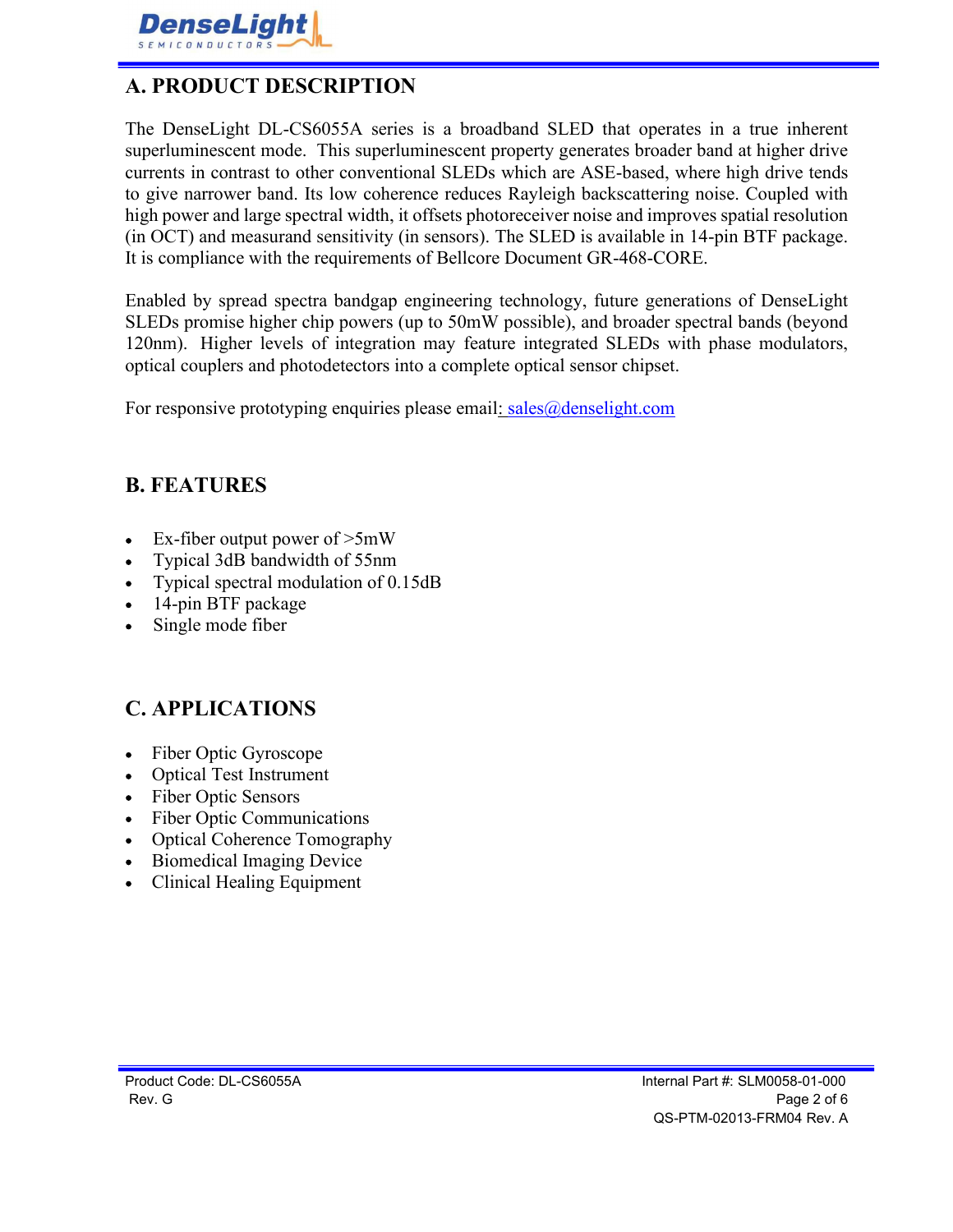

## D. ABSOLUTE MAXIMUM RATINGS

| Parameter                      | <b>Symbol</b>            | <b>Condition</b>         | Min                      | <b>Max</b> | Unit            |
|--------------------------------|--------------------------|--------------------------|--------------------------|------------|-----------------|
| Reverse voltage                | $V_{R}$                  | $\overline{\phantom{a}}$ | $\overline{\phantom{a}}$ | 2          | V               |
| Forward current                | $I_{\rm F}$              | $\overline{\phantom{a}}$ |                          | 275        | mA              |
| Forward voltage                | $V_{\rm F}$              | $I_{op}$                 |                          | 2.5        | V               |
| Case temperature               | $T_c$                    | $I_{op}$                 | $-40$                    | 70         | $\rm ^{\circ}C$ |
| SLED temperature <sup>1</sup>  | <b>T</b> <sub>SLED</sub> | $I_{op}$                 | $\mathbf{0}$             | 70         | $\rm ^{\circ}C$ |
| Thermoelectric cooler voltage  | $\rm V_{TEC}$            | $\overline{\phantom{a}}$ |                          | 3.0        | V               |
| Thermoelectric cooler current  | ITEC                     | $\overline{\phantom{a}}$ |                          | 1.8        | $\mathsf{A}$    |
| Storage temperature            | $T_{\text{stg}}$         | Unbiased                 | $-40$                    | 85         | $\rm ^{\circ}C$ |
| Storage humidity               | $\overline{\phantom{a}}$ | $\blacksquare$           | 5                        | 85         | %RH             |
| Electro static discharge (ESD) | V <sub>ESD</sub>         | Human body<br>model      |                          | 500        | V               |
| Lead soldering temperature     | $S_{temp}$               | $\overline{\phantom{a}}$ |                          | 260        | $\rm ^{\circ}C$ |
| Lead soldering time            | $S_{time}$               | $\overline{\phantom{a}}$ |                          | 10         | sec             |

## E. SPECIFICATIONS (T<sub>SLED</sub> = 25 °C)

| <b>Parameter</b>              | <b>Symbol</b>            | Condition                | Min                      | <b>Typ</b> | <b>Max</b>               | Unit         |
|-------------------------------|--------------------------|--------------------------|--------------------------|------------|--------------------------|--------------|
| Operating current             | $\mathbf{L}_{\text{op}}$ | $\overline{\phantom{a}}$ | $\overline{\phantom{0}}$ | 200        | 225                      | mA           |
| Forward voltage               | $V_{\rm F}$              | $\mathbf{I}_{op}$        | $\overline{\phantom{a}}$ | -          | $\overline{2}$           | V            |
| Power in SMF                  | $P_{o}$                  | $\mathbf{I}_{op}$        | 5                        | -          | $\blacksquare$           | mW           |
| Central wavelength            | $\lambda$                | $\mathbf{I}_{\text{op}}$ | 1580                     | 1600       | 1620                     | nm           |
| Bandwidth                     | $B_{FWHM}$               | $\mathbf{I}_{\text{op}}$ | 50                       | 55         | $\overline{\phantom{a}}$ | nm           |
| Spectrum modulation           | R                        | $P_{o}$                  | $\overline{\phantom{a}}$ | 0.15       | 0.3                      | dB           |
| Thermistor resistance         | $R_{therm}$              | $T = 25 °C$              | 9.5                      | 10         | 10.5                     | $k\Omega$    |
| Thermoelectric cooler voltage | V <sub>TEC</sub>         | $\mathbf{L}_{op}$        | $\overline{\phantom{a}}$ | -          | 2.5                      | $\mathbf{V}$ |
| Thermoelectric cooler current | $I_{TEC}$                | $\mathbf{I}_{op}$        | -                        |            | 1.1                      | A            |

1 TSLED is monitored by internal thermistor with external pin out.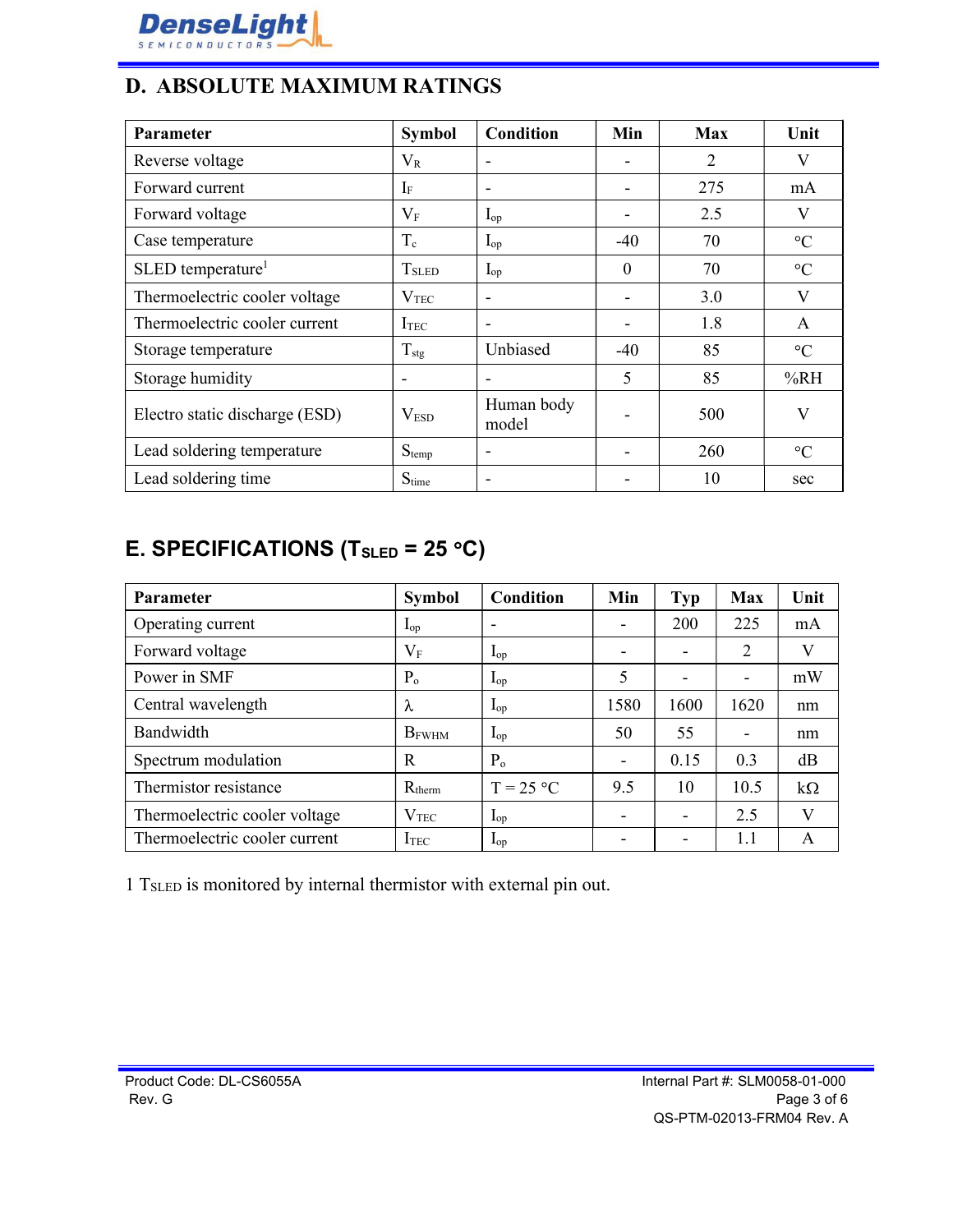

## F. PACKAGE

### BTF package

| Part                 | <b>Description</b> |  |
|----------------------|--------------------|--|
| Package type         | <b>BTF</b>         |  |
| Fiber:               | <b>SMF-28</b>      |  |
| <b>MFD</b>           | $10 \mu m$         |  |
| Cladding diameter    | $125 \mu m$        |  |
| Coating diameter     | $245 \mu m$        |  |
| Jacket               | 900µm loose tube   |  |
| Fiber pigtail length | lm                 |  |
| Fiber bending radius | $>40$ mm           |  |
| Connector            | FC/APC             |  |
| Dimensions           | See figure         |  |



| 2  | <b>THE RMISTOR</b> |                          |
|----|--------------------|--------------------------|
| 3  | PD ANODE (-)       |                          |
| 4  | PD CATHODE (+)     |                          |
| 5  | <b>THE RMISTOR</b> |                          |
| 6  |                    |                          |
|    |                    |                          |
| 8  |                    |                          |
| 9  |                    |                          |
| 10 | SLED ANODE +       |                          |
| 11 | SLED CATHODE -     |                          |
| 12 |                    |                          |
| 13 | CASE               |                          |
| 14 | TEC -              | 10 11 12 13 14<br>я<br>9 |
|    |                    |                          |

Product Code: DL-CS6055A **Internal Part #: SLM0058-01-000** Rev. G Page 4 of 6 QS-PTM-02013-FRM04 Rev. A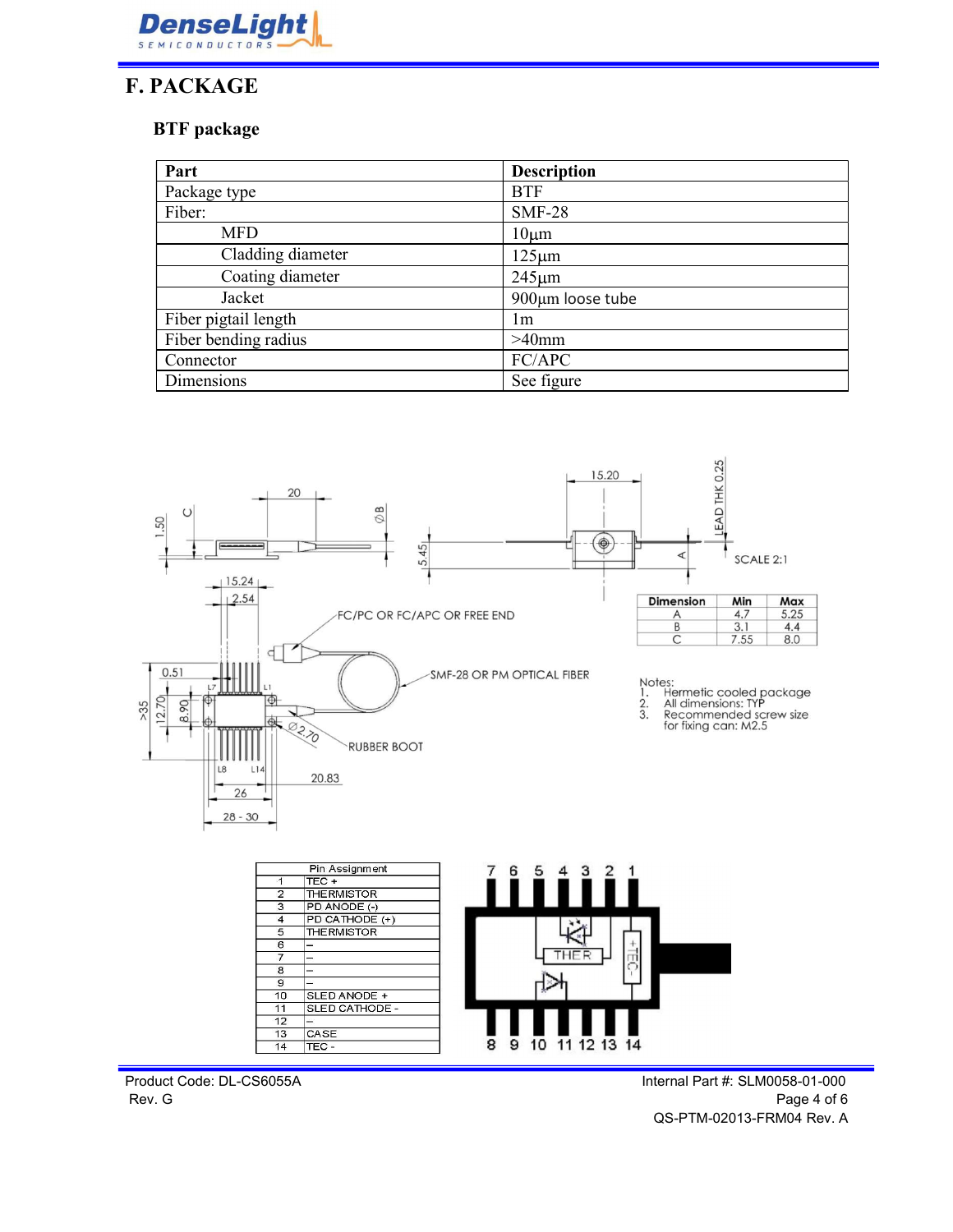

## G. TYPICAL PERFORMANCE CHARACTERISTICS

Operating condition:  $T_{SLED} = 25 °C$ 



P-I Curve



### **Spontaneous Emission Spectrum**





**Spectrum Modulation**